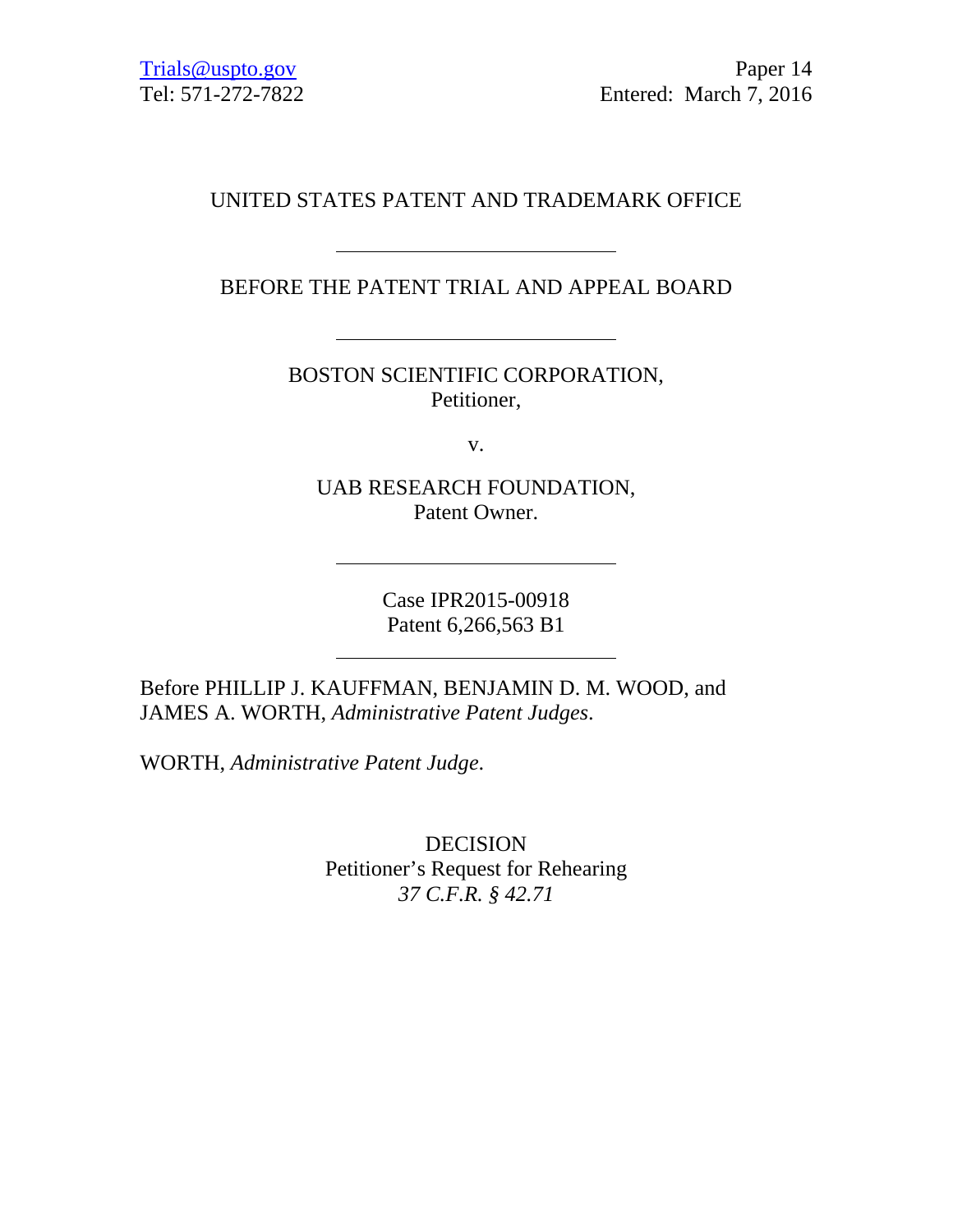#### I. INTRODUCTION

Petitioner, Boston Scientific Corporation ("Boston Scientific"), filed a Petition (Paper 1, "Pet.") requesting *inter partes* review of claims 1–20 of U.S. Patent No. 6,266,563 B1 (Ex. 1001, "the '563 patent"). Patent Owner, UAB Research Foundation ("UAB"), filed a Preliminary Response (Paper 9, "Prelim. Resp."). On September 24, 2015, we denied institution of an *inter partes* review based on Petitioner's challenges to claims 1–20 as anticipated by U.S. Patent No. 5,797,967 (Ex. 1008, "KenKnight '967"). Paper 10 ("Decision").

On October 20, 2015, Boston Scientific filed Petitioner's Request for Rehearing Under 37 C.F.R. § 42.71(c) and (d) (Paper 11, "Rehearing Request" or "Request"), asking the Board to reconsider its denial of institution. On November 3, 2015, UAB filed Patent Owner's Response to Request for Rehearing (Paper 12, "Opposition").

For the reasons stated below, Petitioner's Rehearing Request is granted, and we institute an *inter partes* review.

#### II. STANDARD OF REVIEW

Under 37 C.F.R. § 42.71(c), "[w]hen rehearing a decision on petition, a panel will review the decision for an abuse of discretion." An abuse of discretion occurs when a "decision was based on an erroneous conclusion of law or clearly erroneous factual findings, or . . . a clear error of judgment." *PPG Indus. Inc. v. Celanese Polymer Specialties Co.*, 840 F.2d 1565, 1567 (Fed. Cir. 1988) (citations omitted). The request must identify, specifically, all matters the party believes the Board misapprehended or overlooked. 37 C.F.R. § 42.71(d).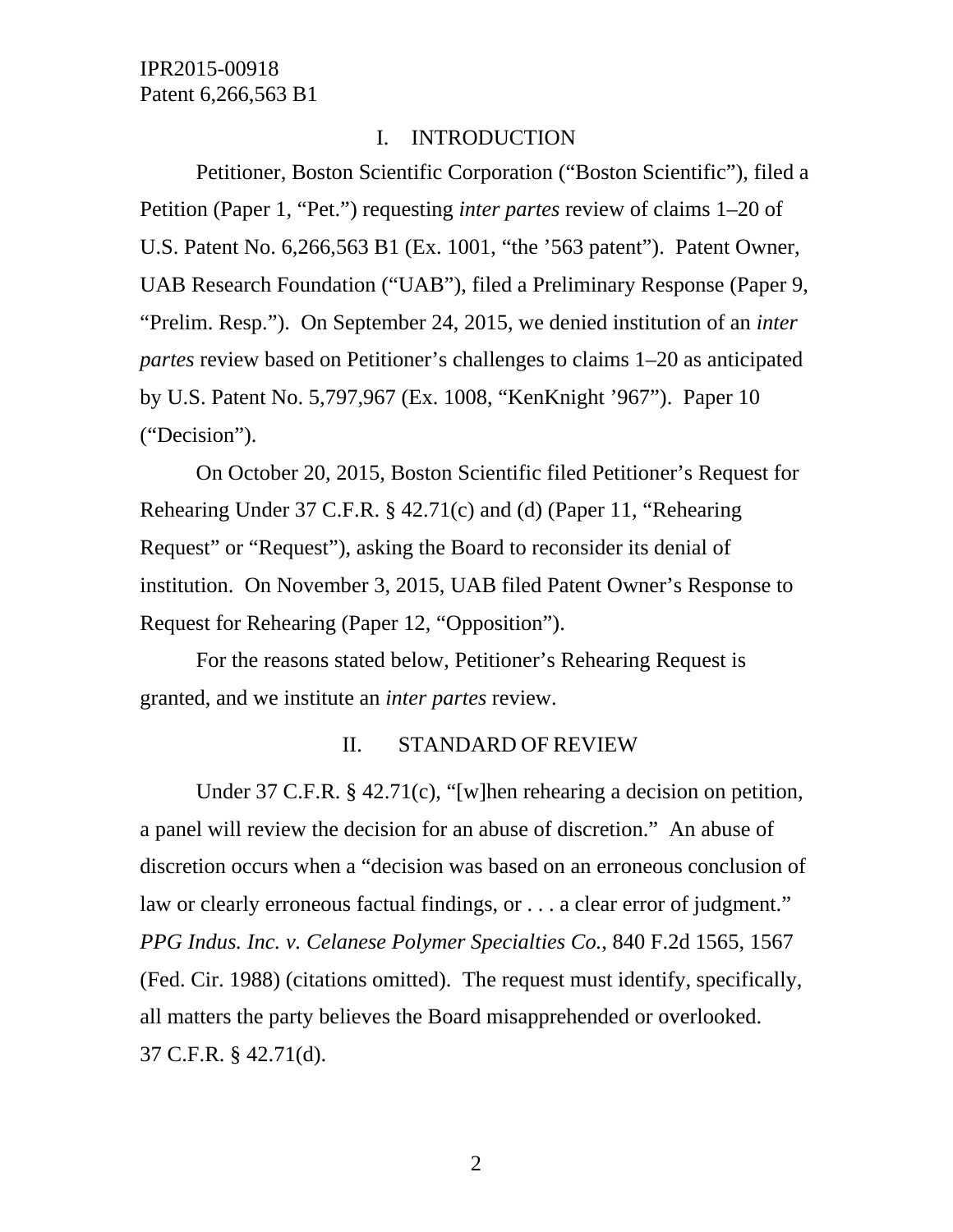l

## III. DISCUSSION

#### *A. Rehearing Request*

In the Decision, we concluded that the '563 patent was entitled to benefit from the filing date of Application No. 08/818,261 ("the '261 Application," Ex. 1002) (filed Mar. 14, 1997),<sup>1</sup> and therefore that KenKnight '967 is not prior art to the '563 patent. Decision 7–11. In reaching this conclusion, we examined the disclosure of the '261 Application and determined that the implantable cardiac defibrillation device described therein was configured to deliver the type of antitachycardia pacing later claimed in the subject '563 patent, i.e., in claims 1–20 challenged in the Petition. This analysis was based in turn on an analysis of the placement of the electrodes in the '261 Application, the energies of the shocks delivered by the electrodes in the '261 Application, and the statements in the '261 Application that "[t]he present invention may be used to treat all forms of cardiac tachyarrythmias, including ventricular fibrillation, with defibrillation (including cardioversion) shocks or pulses. The treatment of polymorphic ventricular tachycardia and ventricular fibrillation are particularly preferred." Decision 6–10; Ex. 1002, 7:4–9. The Decision also observed that the '261 Application described electrode 54 as a "pace/sense" electrode. Decision 10–11.

<sup>&</sup>lt;sup>1</sup> The '563 patent issued on July 24, 2001, from Application No. 09/391,026 (filed Sept. 7, 1999), which is a continuation-in-part of Application No. 09/039,143, now U.S. Patent No. 5,978,705 ("the '705 patent"), which in turn is a continuation-in-part of Application No. 08/818,261 (filed Mar. 14, 1997) ("the '261 Application," Ex. 1002), now abandoned. Ex. 1001, at [63].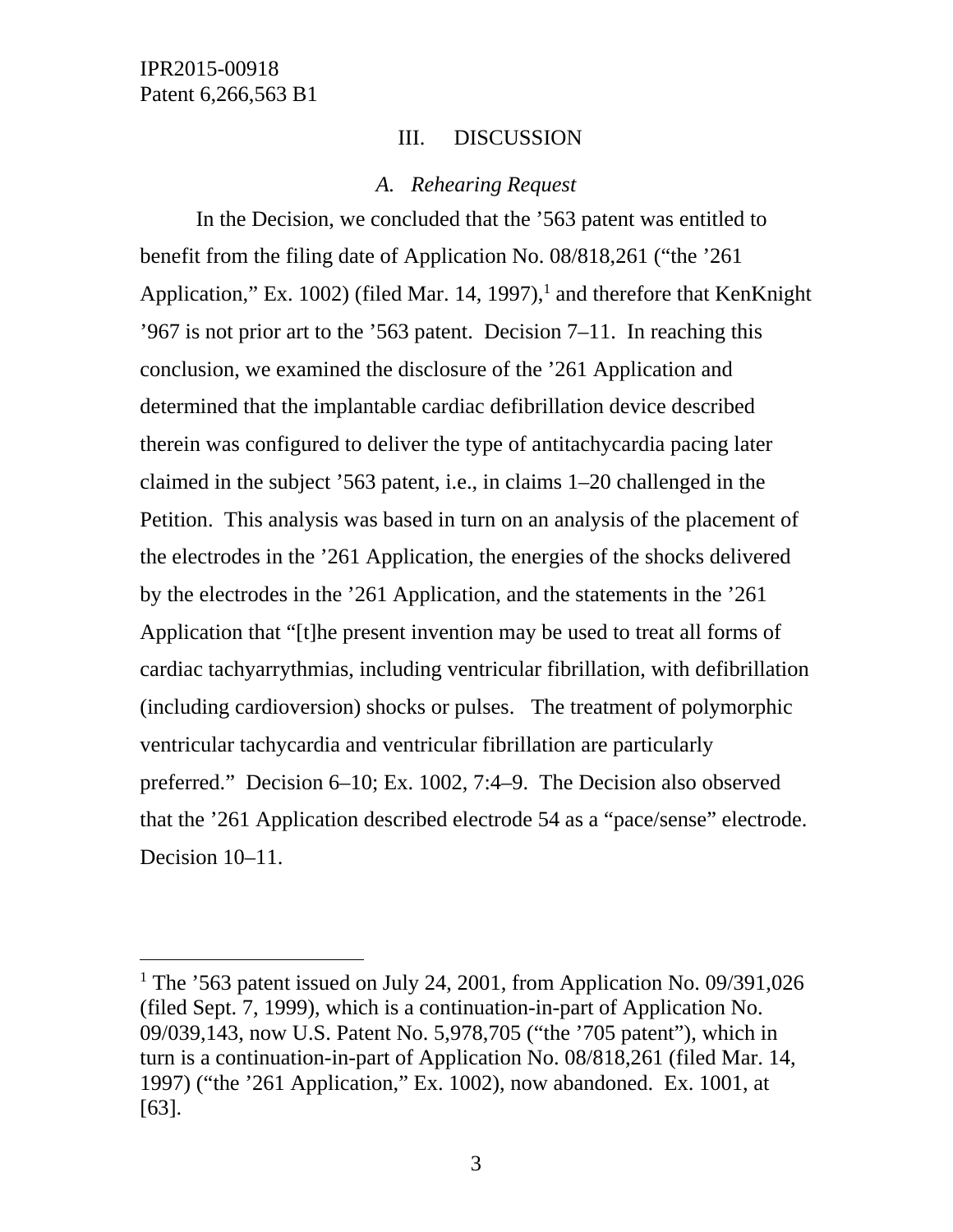-

However, the Rehearing Request points out, and Patent Owner agrees, that the Decision misplaced the decimal point in stating the energy identified by Petitioner's declarant as the energy of a typical pacing pulse. Request 2; Opposition 1.2 Petitioner's Declarant submitted that a typical pacing pulse is 25 microjoules. We now correct page 9 of our Decision to state that value as 0.000025 Joules (as opposed to 0.025 Joules). *See* Ex. 1006 (Benditt Decl.) ¶¶ 66–67 (citing Ex. 1011; Ex. 1015). *See also* Part III.C., *infra*.

Patent Owner submits that this difference is immaterial because of the other considerations set forth in the Decision. Opposition 1–6. In view of our correction of the above value, we re-analyze the issues as set forth below. In so doing, we grant the Rehearing Request and institute an *inter partes* review.

#### *B. Claim Construction*

Claims are construed to the extent necessary to resolve a controversy. *Vivid Techs., Inc. v. Am. Sci. & Eng'g, Inc.*, 200 F.3d 795, 803 (Fed. Cir. 1999). In light of the above correction, we address the meaning of two claim terms for purposes of institution: (1) "antitachycardia pacing" in claims 1–20, and (2) "ventricles" as recited by dependent claims 2, 8, and 15, i.e., "primary electrodes are configured for delivering antitachycardia pacing to the ventricles of said heart."3

<sup>&</sup>lt;sup>2</sup> We note that the energies listed for the "auxiliary pulse" are the same for the '261 Application as for the '563 patent, but for purposes of the priority analysis, the discussion is with respect to the written description of the '261 Application.

<sup>&</sup>lt;sup>3</sup> Petitioner also proposed a construction for "control circuit" (Pet. 7), which Patent Owner does not address. We do not find it necessary to construe "control circuit" at this time.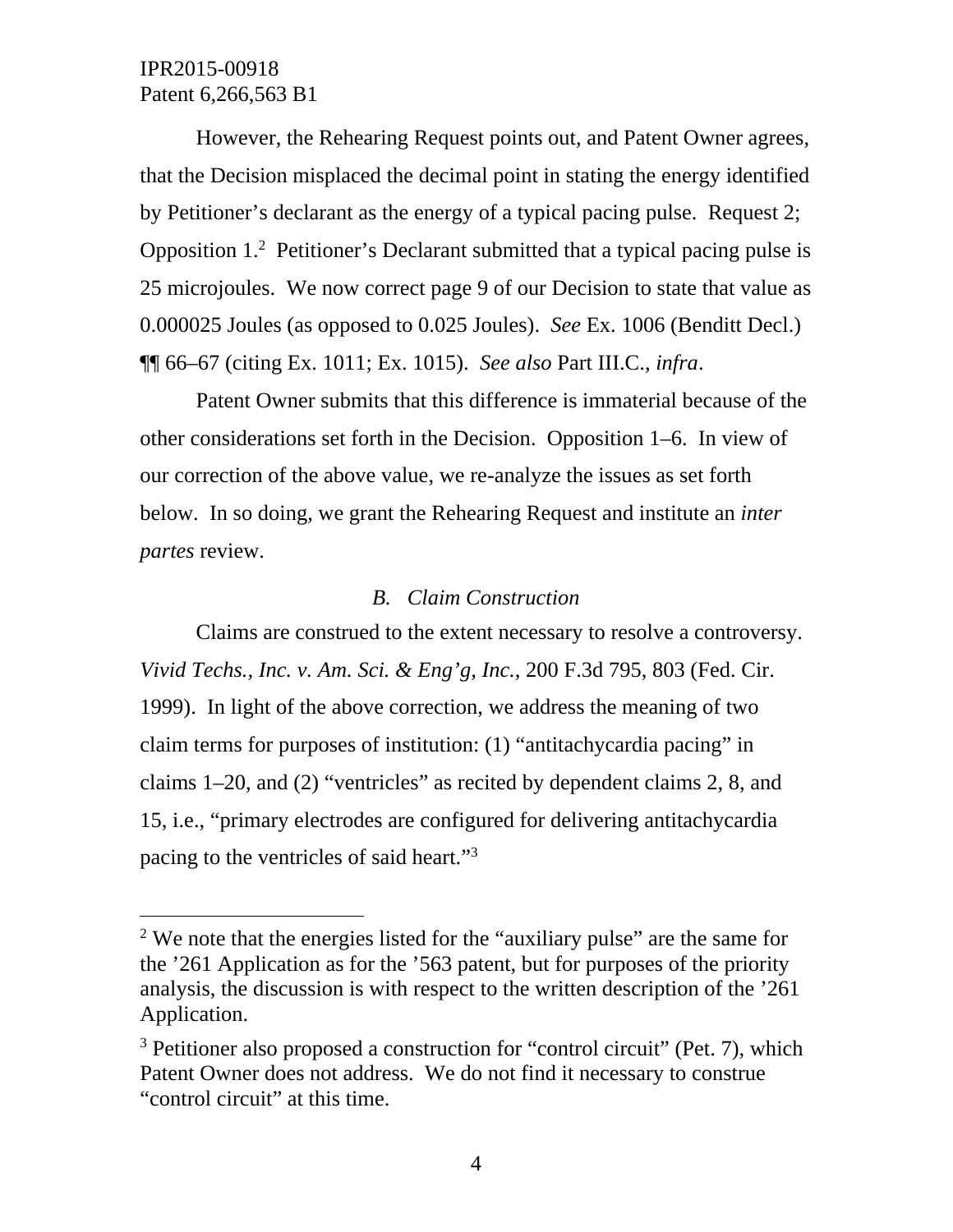#### *1. Applicable Law*

In an *inter partes* review, the Board interprets claim terms in an unexpired patent according to the broadest reasonable construction in light of the specification of the patent in which they appear. 37 C.F.R. § 42.100(b); s*ee In re Cuozzo Speed Techs., LLC*, 793 F.3d 1268, 1278–79 (Fed. Cir. 2015), *cert. granted sub nom. Cuozzo Speed Techs., LLC v. Lee*, 84 U.S.L.W. 3218 (U.S. Jan. 15, 2016) (No. 15-446). Under that standard, and absent any special definitions, we give claim terms their ordinary and customary meaning, as would be understood by one of ordinary skill in the art at the time of the invention. *See In re Translogic Tech., Inc.*, 504 F.3d 1249, 1257 (Fed. Cir. 2007). Any special definitions for claim terms must be set forth with reasonable clarity, deliberateness, and precision. *See In re Paulsen*, 30 F.3d 1475, 1480 (Fed. Cir. 1994).

# *2. "antitachycardia pacing"*

The parties set forth similar constructions for "antitachycardia pacing," but differ in one respect, i.e., the energy in Joules required. Petitioner states that "antitachycardia pacing" means that "pacing pulses in response to tachycardia." Pet. 7 (citing Ex. 1001, 3:63–4:3, 7:23–30; Ex. 1006 ¶¶ 56–65, 199, 201–203). Patent Owner states that "antitachycardia pacing" is "cardiac pacing with stimuli timed to terminate a tachyarrhythmia." Prelim. Resp. 4 (citing Ex. 2001). However, Patent Owner continues that "[t]o the extent that Petitioner's proposed construction, particularly the phrase 'pacing pulses,' attempts to limit ATP to the delivery of pulses in a particular range of microjoules in magnitude, it is improper." Prelim. Resp. 5.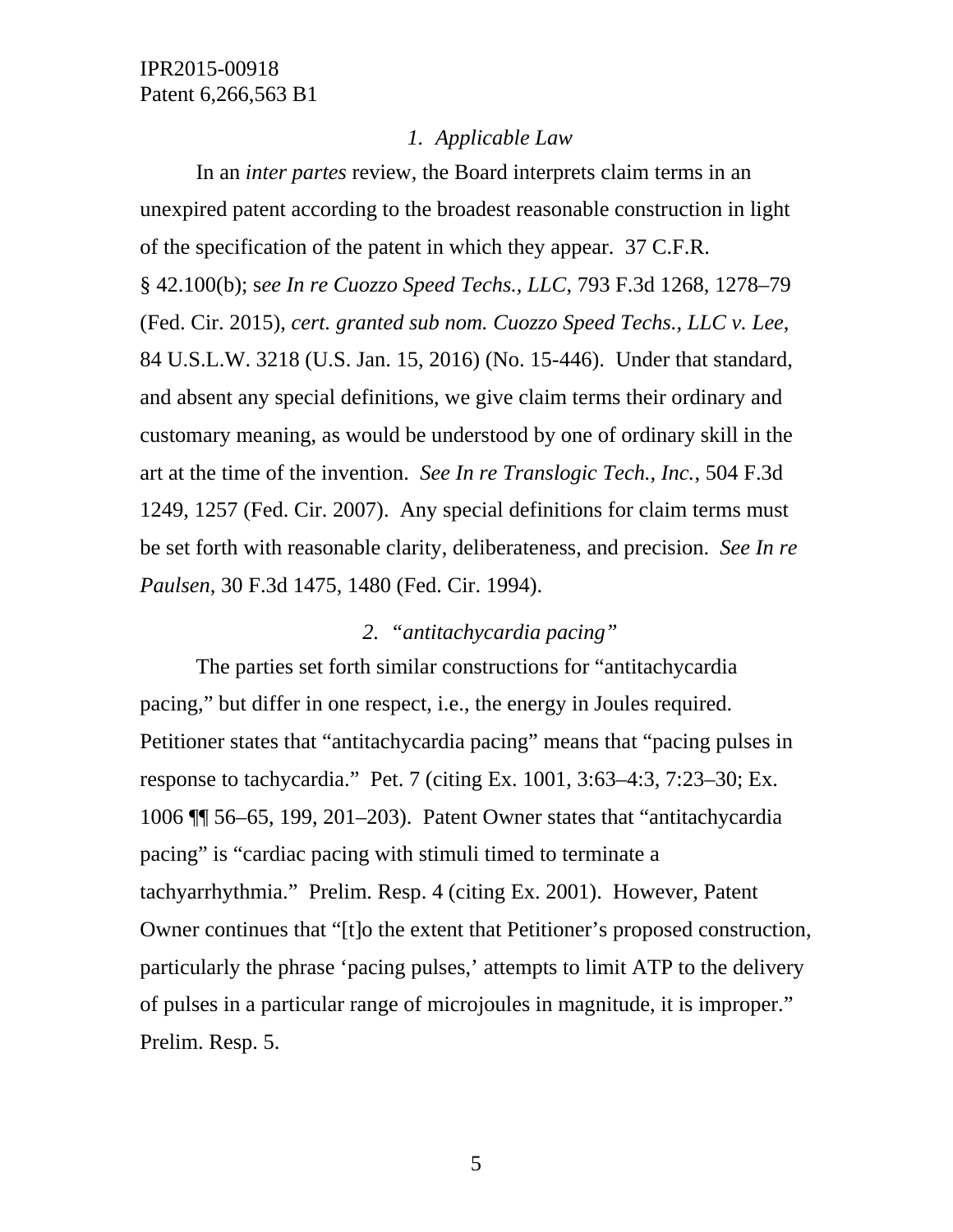Patent Owner points to the Specification of the '563 patent and the disclosure of the '261 Application, which provide that "[p]articular voltage, current, and energy outputs will depend upon factors such as the condition of the tissue and the particular disorder being treated." Prelim. Resp. 4–5 (quoting Ex. 1001, 8:52–57; Ex. 1002, 16).

Consistent with the positions of both parties, we construe "antitachycardia pacing" to mean "pulses of electrical energy that stimulate the heart when in a state of tachycardia with the intent to terminate the arrhythmia." *See* Pet. 7, 10; Prelim. Resp. 4–6; Ex. 2001; Ex. 1006 ¶¶ 24, 26, 39–41. However, on this record, we further credit the testimony of Dr. Benditt at this stage of the proceeding that the typical pacing pulse delivers a level of energy on the order of microjoules, in contrast to cardioversion and defibrillation pulses of higher energy. Ex. 1006 ¶¶ 42, 56–67, 199, 201–203. In contrast, Patent Owner has not proposed a construction with any parameters. Although Patent Owner has not yet had an opportunity to submit new testimonial evidence (s*ee* 37 C.F.R. § 42.107(c)), Patent Owner has also not pointed to any evidence for the proposition that a person of ordinary skill in the art would understand pacing pulses to be functionally defined without any specific energy values that would distinguish them from cardioversion or defibrillation. On this record, we thus conclude that a pacing pulse delivers a level of energy on the order of microjoules, as stated by Dr. Benditt.

#### *3. "ventricles"*

Claim 1 recites, in pertinent part, "a first one of said primary stimulation electrodes configured for positioning through the coronary sinus ostium and within a vein on the surface of the left ventricle of said heart . . .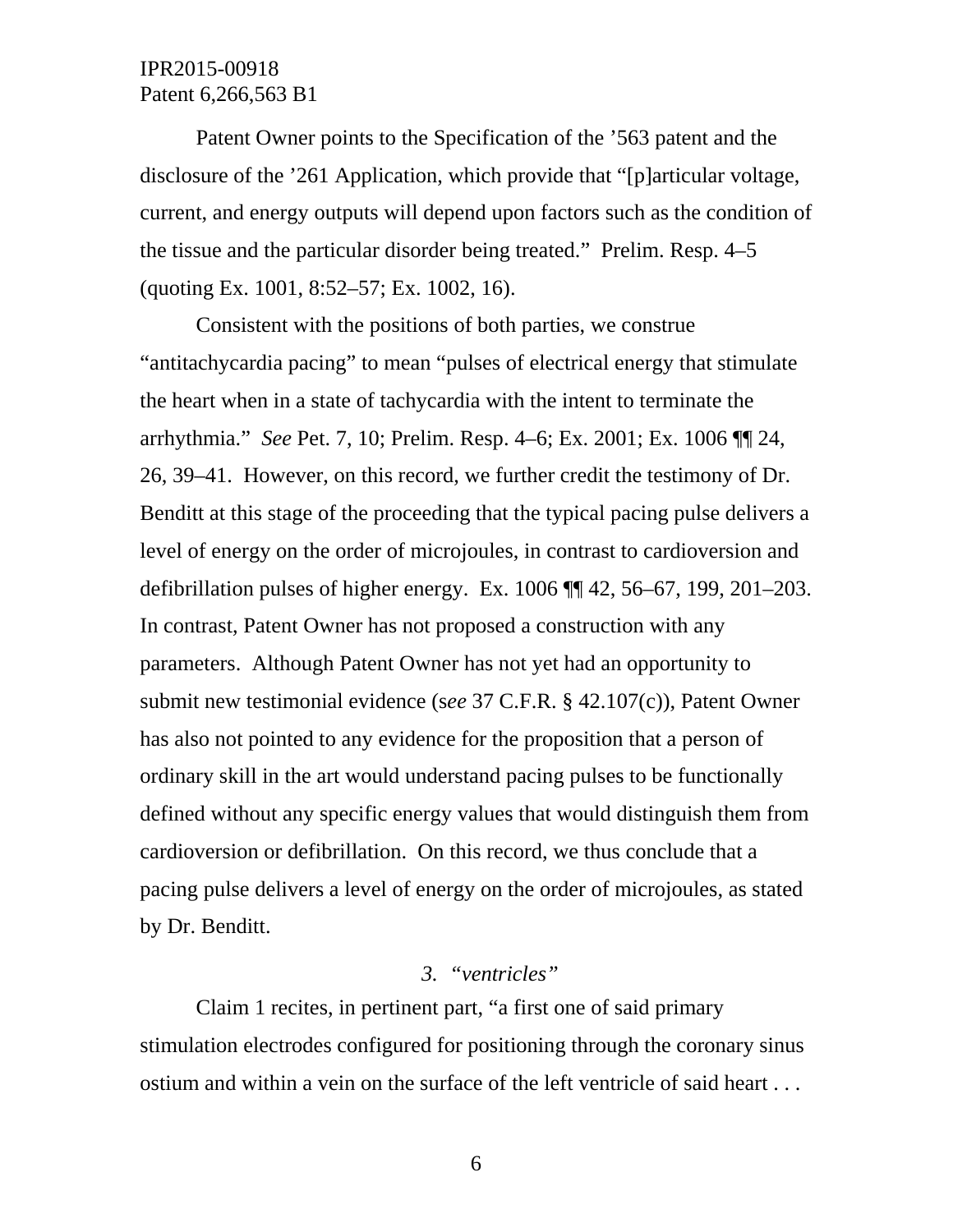." Ex. 1001, 21:44–58. Claim 2 depends from claim 1 and further recites "wherein said primary electrodes are configured for delivering antitachycardia pacing to the ventricles of said heart." *Id.* at 21:59–61. For purposes of this Decision, and on this record, we infer that the antecedent of "said primary electrodes" in claim 2, is the plurality of "primary stimulation electrodes" recited in independent claim 1. *See Energizer Holdings, Inc. v. Int'l Trade Comm'n*, 435 F.3d 1366, 1371 (Fed. Cir. 2006) ("In that regard, we conclude that 'anode gel' is by implication the antecedent basis for 'said zinc anode.'").

Patent Owner argues, as a matter of claim differentiation, that the term "ventricles" in dependent claims 2, 8, and 15 refers to both the left and the right ventricle because the independent claims already recite delivery of ATP to the left ventricle. *See* Prelim. Resp. 36 (citing *Phillips v. AWH Corp.*, 415 F.3d 1303, 1315 (Fed. Cir. 2005)). In other words, Patent Owner argues that the implantable system of claims 2, 8, and 15, must be capable of delivering pacing to both ventricles at the same time. *See* Prelim. Resp. 36– 37.

The principle of claim differentiation is not an inexorable canon, as the proper interpretation of a claim may depend on other contextual factors. However, the presence of a dependent claim that adds a particular limitation may give rise to a presumption that the limitation in question is not present in the independent claim. *See Liebel–Flarsheim Co. v. Medrad, Inc.*, 358 F.3d 898, 910 (Fed. Cir. 2004). Patent Owner's argument appears to be premised on an interpretation of claim 1, whereby the electrode that is "positioned through the coronary sinus ostium and within a vein on the surface of the left ventricle of said heart," is configured to deliver pacing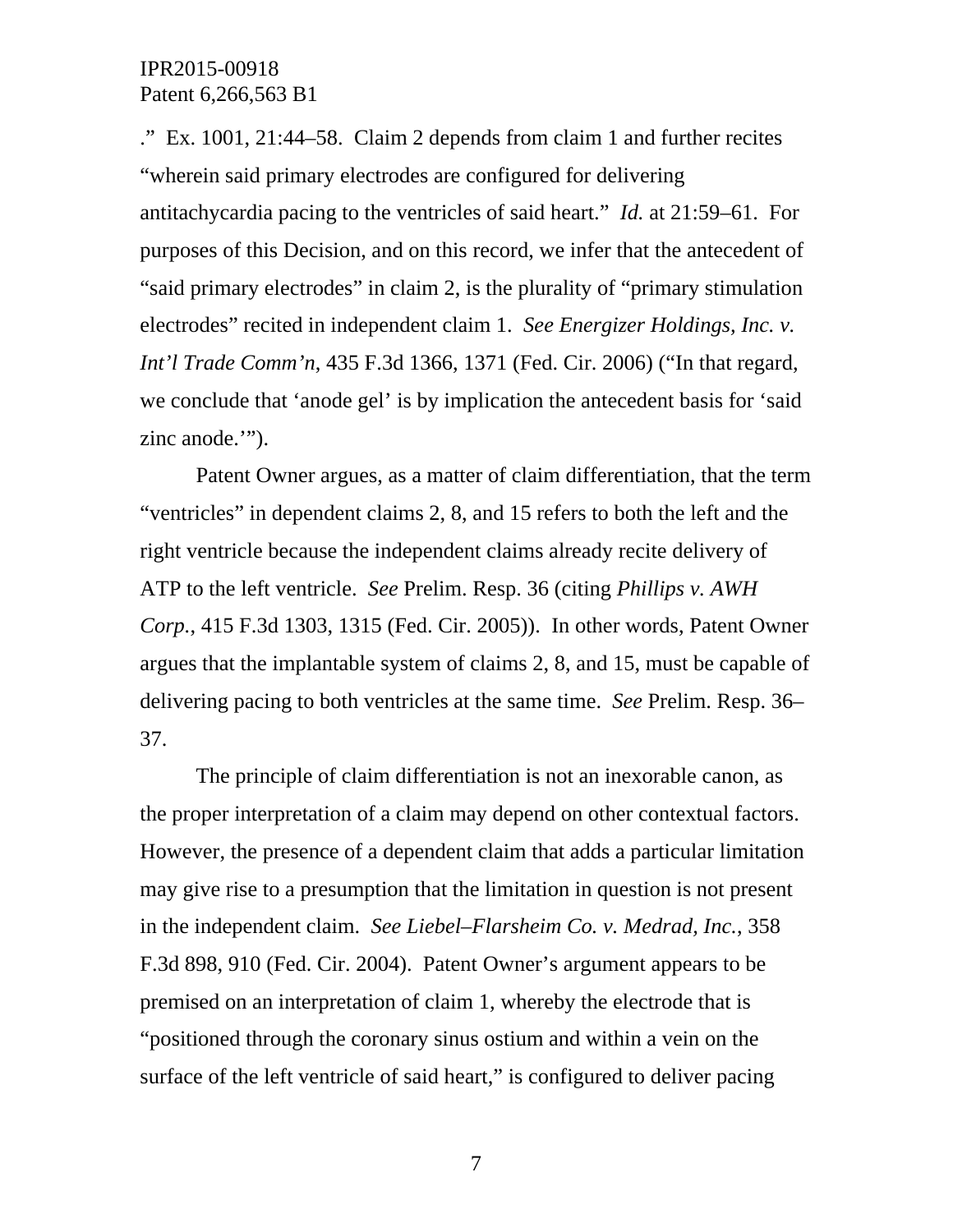pulses only to the left ventricle. *See* Prelim. Resp. 36–37. However, no such limitation is explicit in the language of claim 1. Indeed, both the preamble and the first clause state that the pacing is delivered to the heart without limiting it to the left ventricle. Claim 1 sets forth the position of the first of the plurality of electrodes, but does not set forth the position of any other electrodes and does not specify whether the recited position (of the first of the plurality of electrodes) will determine where the energy will be delivered. Further, Patent Owner does not address whether the electrode of claim 1 delivers energy to the atria. Patent Owner relies on Figure 1 of the '563 patent, but does not point with any further specificity to the text of the Specification at this stage of the proceeding.

Notwithstanding the claim differentiation argument, we note that Figure 1 of the '563 patent illustrates two electrodes at the same time, where C52 lies near LV34 and B51 lies near RV32. Ex. 1001, Fig. 1; *see also id.* at 6:62–7:2. We further note that the '563 patent describes that the primary electrode placed through the coronary sinus ostium and within a vein on the surface of the left electrode "may be coupled to or yolked [sic] to an *additional* electrode," an electrode positioned in the right ventricle. Ex. 1001, 6:6–9 (emphasis added). Further, "[a]ntitachycardia pacing may be delivered from the right ventricle and then the left ventricle electrode, or may be delivered from the left ventricle and then the right ventricle electrode." *Id.* at 6:11–15. In this connection, the Specification of the '563 patent is consistent with the notion that the same implantable device may be configured to deliver pacing to either or both ventricles.

In the anticipation section of the Petition, Petitioner proposes that the broadest reasonable construction of the "ventricles" limitation is "a system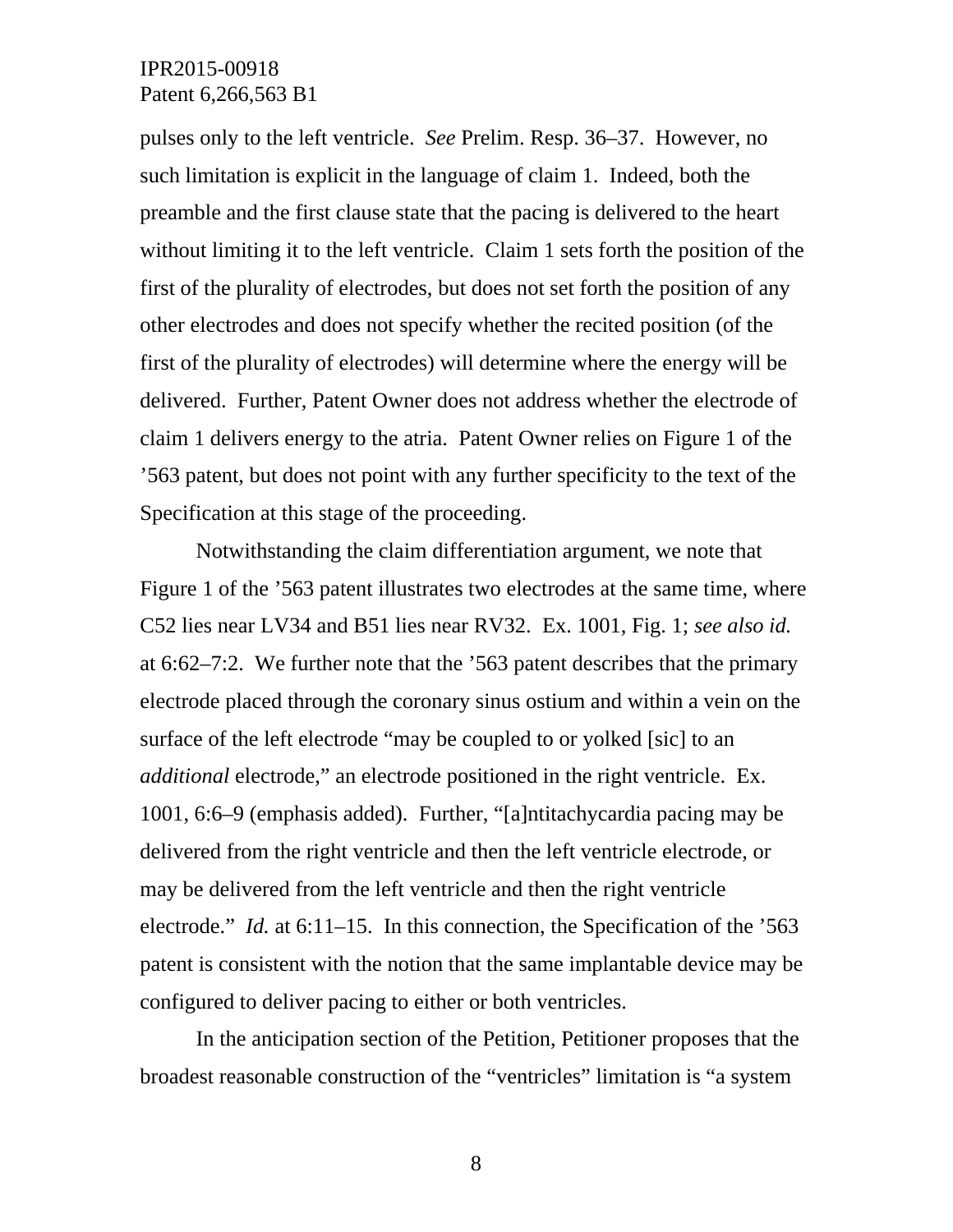where said electrodes [of claims 1, 7, and 14] are configured for delivering pacing pulses in response to tachycardia to the ventricles of the heart." Pet. 48. It is not clear from Petitioner's exposition whether Petitioner agrees with Patent Owner that the same implantable system must be capable of delivering pacing to both ventricles without reconfiguration of leads. Petitioner has not yet had an opportunity to reply to Patent Owner's proposed construction.

Therefore, we do not construe "ventricles" at this time, awaiting further development of the record during trial. We note that claim constructions and other determinations at this stage of the proceeding are preliminary in nature. We invite the parties to brief this and other issues more fully in the Patent Owner Response and Petitioner Reply.

#### *C. Priority Date of the '563 Patent*

We agree with Petitioner that the auxiliary pulse of the '261 Application (from .01 or .05 to 1 or 2 Joules) is greater than the value of a typical pacing pulse (0.000025 Joules). *See* Pet. 12; Ex. 1006 ¶¶ 132–133; *compare* Ex. 1002, 12:29–31, *with* Ex. 1006 ¶ 66). We credit Dr. Benditt's testimony that the smallest disclosed energy for the auxiliary pulse in the '261 Application is about ten thousand times stronger than a pacing pulse, and a person of ordinary skill in the art would understand that such a pulse does not correspond to a pacing pulse. *Id.* Based on this difference, and based on our claim construction, we conclude that Petitioner has established a reasonable likelihood that the "auxiliary" pulses disclosed in the '261 Application are not antitachycardia pacing energies, and do not otherwise qualify as antitachycardia pacing.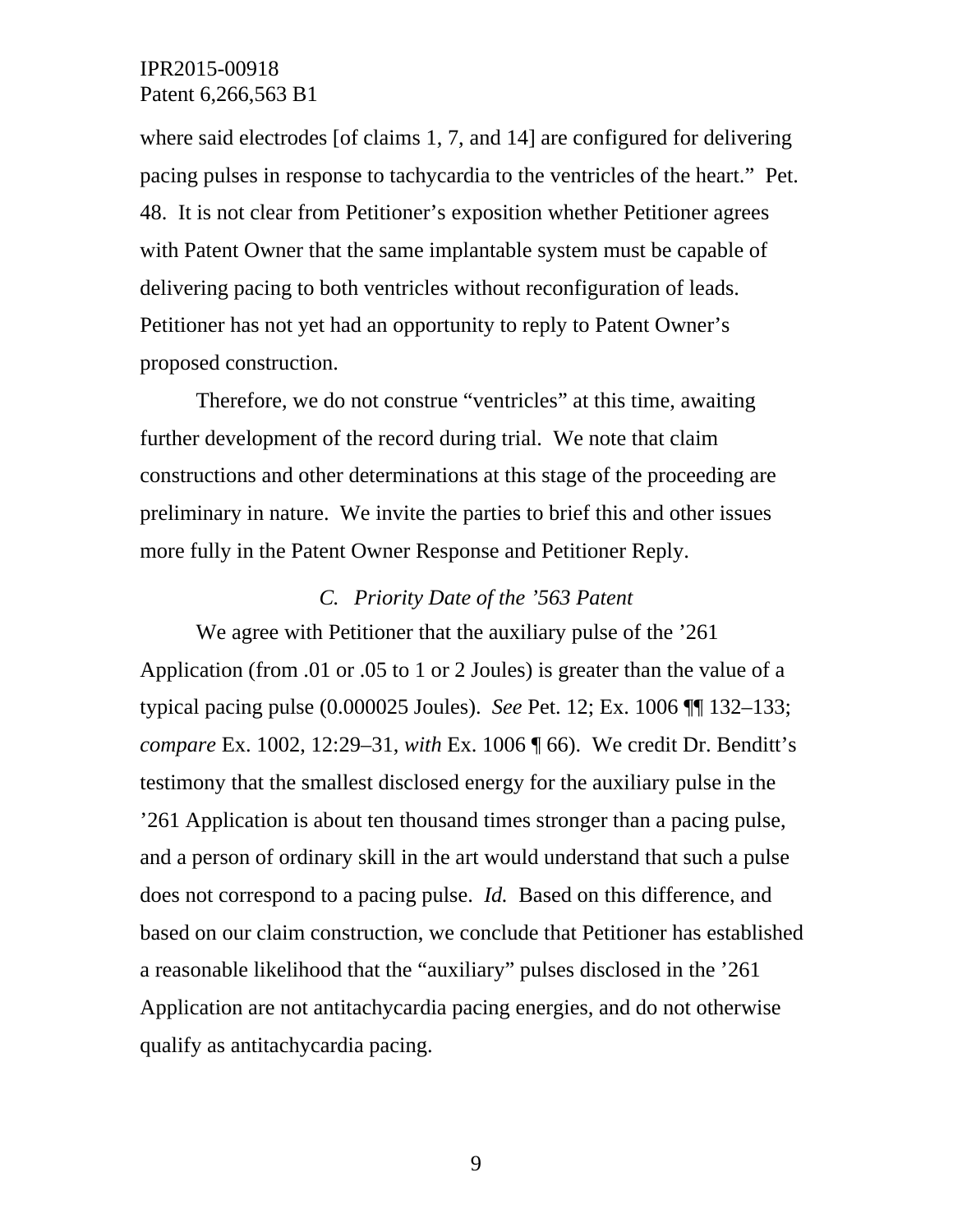Patent Owner, nevertheless, asserts that the '261 Application states the intent to treat ventricular tachycardia (*see supra*), i.e., "[t]he present invention may be used to treat all forms of cardiac tachyarrythmias, including ventricular fibrillation, with defibrillation (including cardioversion) shocks or pulses." *See* Opposition 3 (quoting Ex. 1002, 7:4– 9). However, the intent to treat ventricular tachycardia by itself is not enough because the claims require antitachycardia *pacing* as the treatment for tachycardia. In this regard, Petitioner correctly observes that the disclosure of the '261 Application describes in large part defibrillation in combination with cardioversion shocks, including in the above passage relied on by Patent Owner. In other words, the above passage discloses defibrillation and cardioversion but does not necessarily include pacing.

Patent Owner also points to electrode 54 as a "pace/sense" electrode but the device consists of multiple electrodes and the claims require that at least one of the *pacing* electrodes overlie the left ventricle, i.e., "a plurality of primary stimulation electrodes configured for sensing cardice [sic] signals and delivering antitachycardia pacing to said heart; a first one of said primary stimulation electrodes configured for positioning through the coronary sinus ostium and within a vein on the surface of the left ventricle of said heart," as recited by claim 1. Neither the Patent Owner Preliminary Response nor the Decision relied on electrode 54 standing on its own. In the Patent Owner Preliminary Response, Patent Owner relies on electrodes 54, 54' for "delivering antitachycardia pacing" but does not rely on these electrodes for the claimed placement of the electrodes. *Compare* Prelim. Resp. 24 (claim chart), *with* Prelim. Resp. 25 (claim chart).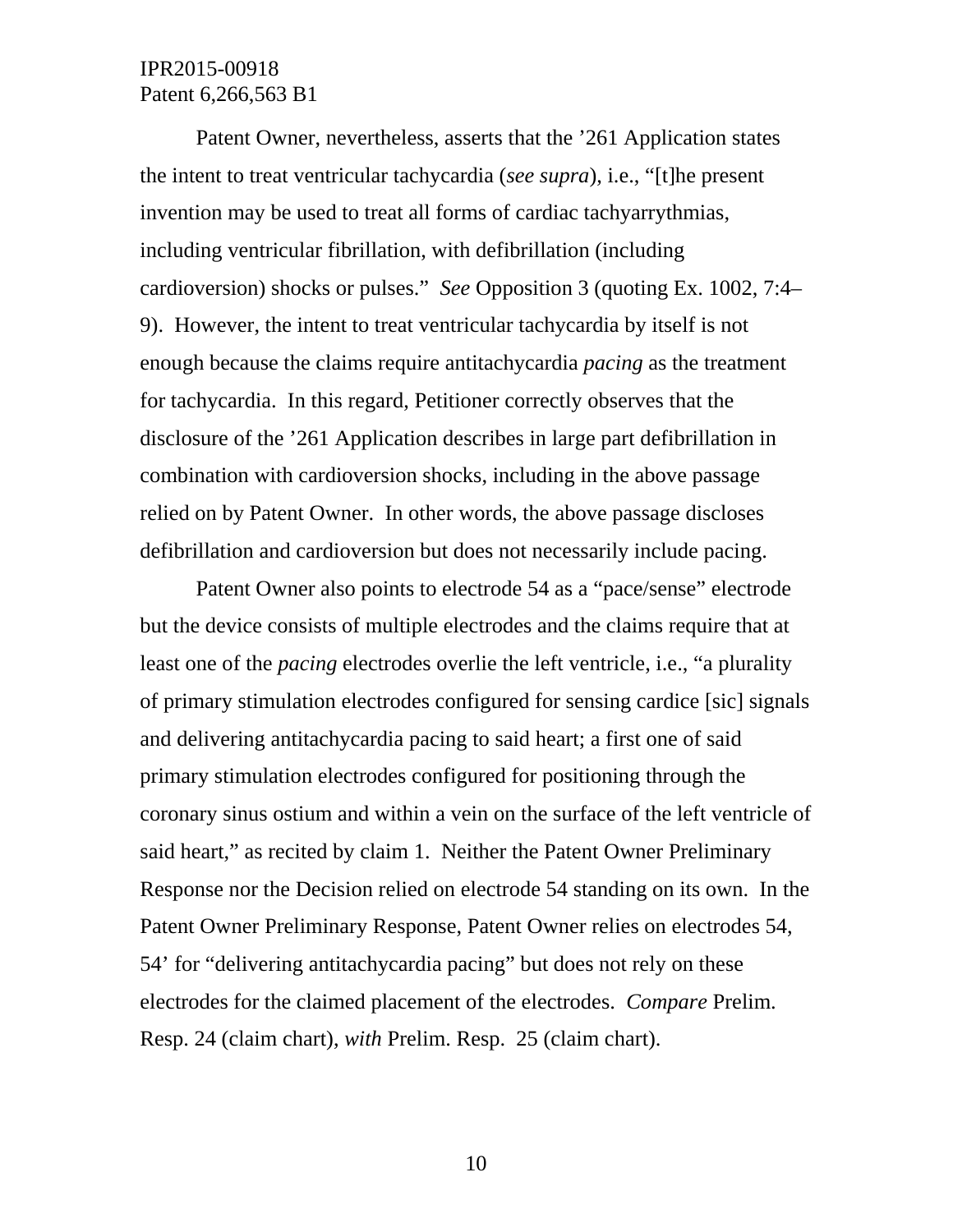Patent Owner relies on the '261 Application's recitation of the background art in which two other patents described "pacing or pretreatment pulses" delivered through the same electrodes as defibrillation. *Id.* (citing Ex. 1002, 7). We recognize that Patent Owner has not yet had an opportunity to introduce testimonial evidence as to whether a person of ordinary skill would understand the '261 Application to disclose the use of pacing (in addition to pretreatment pulses) through an electrode with the claimed positioning. At this stage of the proceeding, we determine that Petitioner has shown a reasonable likelihood of prevailing on its assertion that the patentee was not in possession of the claimed configuration of electrodes at the time of the filing of the '261 Application. As such, Petitioner has demonstrated a reasonable likelihood of prevailing on its related assertion that the claims of the '563 patent cannot benefit from the priority from the '261 Application. Thus, Petitioner has demonstrated a reasonable likelihood of prevailing on its assertion that KenKnight '967 is prior art to the '563 patent.

# *D. Anticipation by KenKnight '967 1. Claims 1, 3–7, 9–14, and 16–20*

Relying on the Declaration of Dr. Benditt, Petitioner sets forth argument and evidence as to how KenKnight '967 would anticipate each element of claims 1, 3–7, 9–14, and 16–20. Pet. 25–48. Patent Owner does not appear to dispute in its Preliminary Response that KenKnight '967, if prior art, would anticipate claims 1, 3–7, 9–14, and 16–20.

As above, we determine that there is a reasonable likelihood that KenKnight '967 is prior art to the '563 patent. Further, based on our own independent review of KenKnight '967, we determine that Petitioner has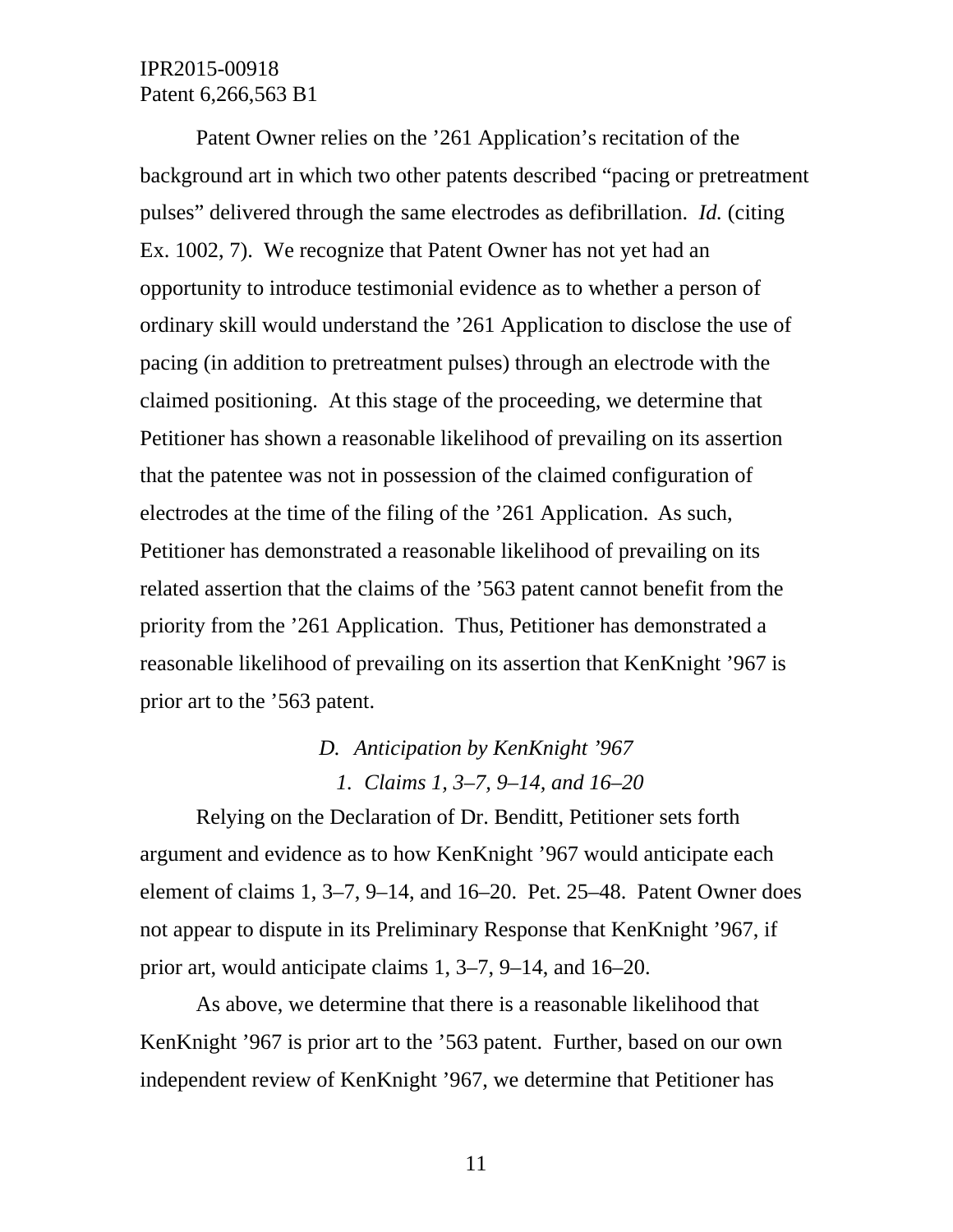$\overline{a}$ 

shown a reasonable likelihood of prevailing on its assertion that KenKnight '967 would anticipate claims  $1, 3-7, 9-14$ , and  $16-20$ .<sup>4</sup>

## *2. Claims 2, 8, and 15*

Claim 2 depends from claim 1, and further recites "wherein said primary electrodes are configured for delivering antitachycardia pacing to the ventricles of said heart." Ex. 1001, 21:45–58. Claims 8 and 15 contain similar limitations. Petitioner sets forth argument and evidence as to how KenKnight '967 would anticipate claims 2, 8, and 15. Pet. 48–58.<sup>5</sup> In particular, Petitioner relies on KenKnight's transverse lead (10) and its associated electrodes 18a and 18b. Pet. 48–49 (citing Ex. 1008, 6:13–17; Ex. 1006 ¶¶ 288–292). Petitioner's Declarant (Dr. Benditt) states that a person of ordinary skill would have understood lead 10 of KenKnight '967 to be configurable for placement in a variety of locations. Ex. 1006 ¶ 195 (discussing Ex. 1008, Fig. 10).

In the Preliminary Response, Patent Owner argues that claims 2, 8, and 15 would not be anticipated by KenKnight '967 based on its proposed claim construction of the "ventricles" limitation, i.e., that the claims require the implantable system to be configured to deliver pacing to both ventricles. Prelim. Resp. 36. Patent Owner observes that KenKnight '967 discloses the

<sup>&</sup>lt;sup>4</sup> Nevertheless, we note that KenKnight '967 does not provide energy values for "pacing" other than to state a potential of 1–10V and a current of 10mA  $+/-$  0.1mA. Ex. 1008, 5:44, 10:64–67. For purposes of this Decision, for the same reasons as for the above discussions relating to claim construction and the priority date of the '563 patent, we credit the testimony of Dr. Benditt that "pacing" would have had a standard meaning to a person of ordinary skill in the art, e.g., to mean microjoule energy values. *See* Ex. 1006 ¶ 66.

<sup>&</sup>lt;sup>5</sup> The Rehearing Request does not separately addresses claims 2, 8, and 15.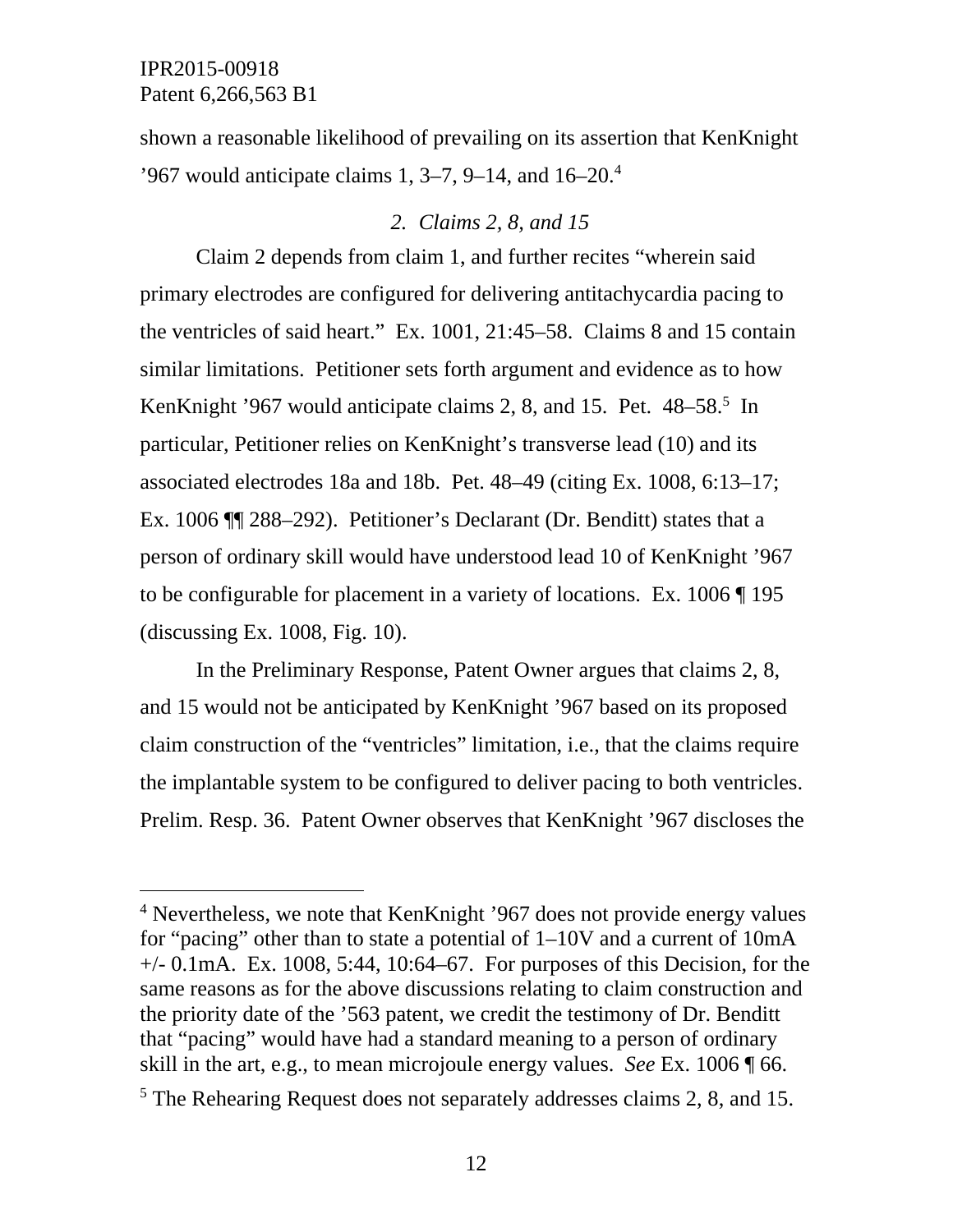l

delivery of pacing pulses with the disjunctive connector "*or*," i.e., "pacing pulses . . . administered from a transvenous lead (10) residing in or near the coronary sinus along the postero-basal region of the left ventricle (LV) *or* in the right ventricle (RV) outflow tract." Prelim. Resp. 37 (citing Ex. 1008,  $6:13-17$  (emphasis added)).<sup>6</sup> Patent Owner thus raises an important question as to whether Petitioner has met its burden of showing KenKnight '967 discloses one implantable system capable of pacing both ventricles rather than two alternative embodiments of the system. *See In re Robertson*, 169 F.3d 743, 745 (Fed. Cir. 1999) ("Inherency, however, may not be established by probabilities or possibilities. The mere fact that a certain thing may result from a given set of circumstances is not sufficient." $)^7$ .

As above, we have not set forth a claim construction at this time, and we invite the parties to develop the record further on these points. Although we do not make any factual findings at this time, we note that Petitioner's requirements of proof would be greater under Patent Owner's proposed construction for the reasons set forth herein. We, nevertheless, determine

<sup>&</sup>lt;sup>6</sup> Although the Patent Owner's Preliminary Response mistakenly groups together claims 2, 8, and 16 for this purpose (*id.*), the Patent Owner's Opposition correctly list the claims with this requirement as claims 2, 8, and 15.

<sup>&</sup>lt;sup>7</sup> We note for completeness of discussion that there are situations in which the context of the reference might lead to a conclusion that the use of "or" is not to the exclusion of both. *Linear Tech. Corp. v. Int'l Trade Comm'n,* No. 2007-1572, 2008 WL 4097482 at \*\*6 (Fed. Cir. Aug. 28, 2008) (nonprecedential).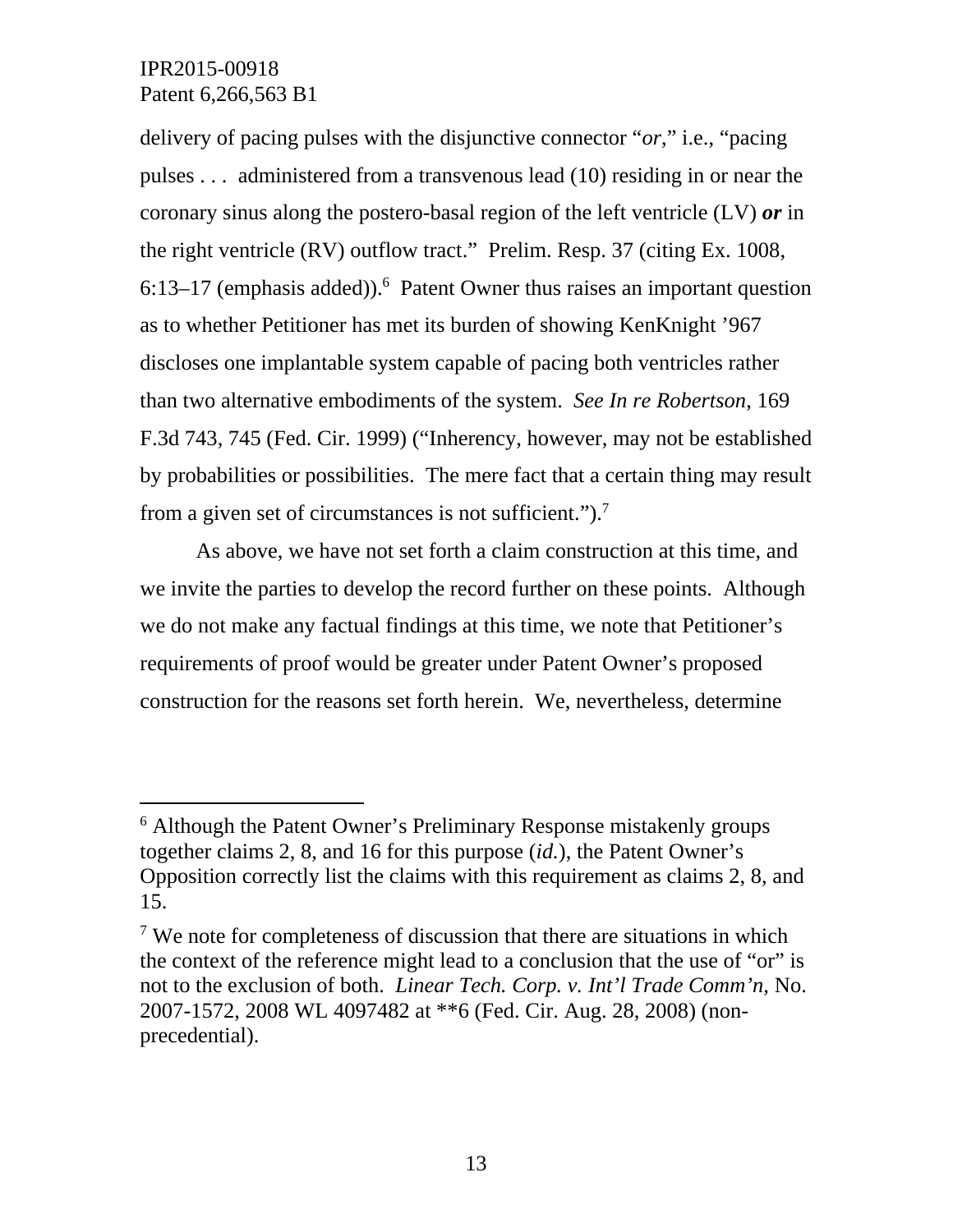that Petitioner has a reasonable likelihood of prevailing on its assertion with respect to claims 2, 8, and 15.

#### IV. CONCLUSION

We determine that Petitioner has established a reasonable likelihood of prevailing on its assertion that claims 1–20 of the '563 patent are anticipated by KenKnight '967.

#### V. ORDER

In consideration of the foregoing, it is hereby:

ORDERED that rehearing is granted;

FURTHER ORDERED that pursuant to 35 U.S.C. § 314(a), an *inter partes* review is instituted as to whether claims 1–20 are anticipated by KenKnight '967;

FURTHER ORDERED that no other grounds are instituted; and FURTHER ORDERED that pursuant to 35 U.S.C. § 314(c) and

37 C.F.R. § 42.4, notice is hereby given of the institution of a trial commencing on the entry date of this decision.